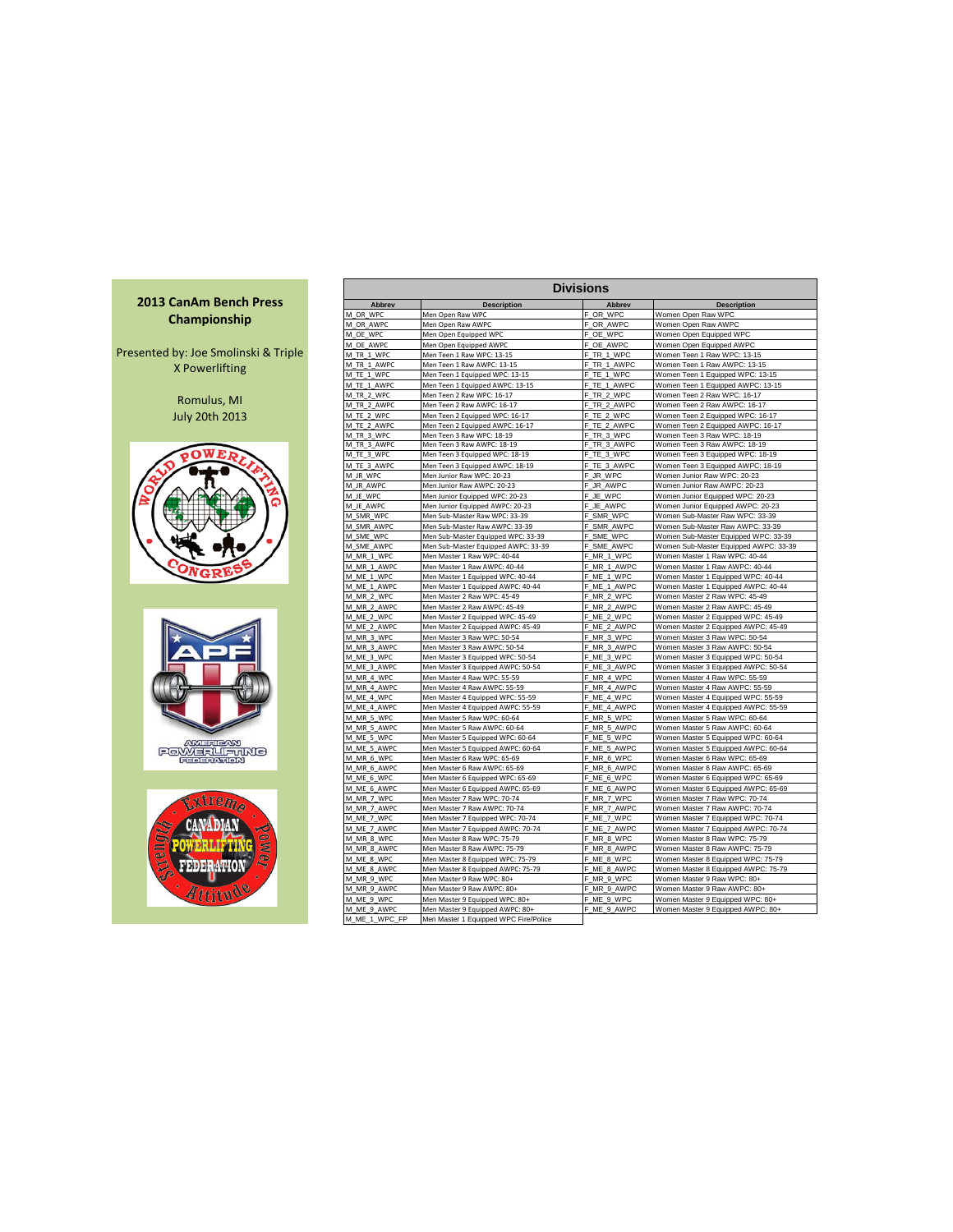## 20-Jul-13 2013 CanAm Bench Press Championship - Raw - Kg Results

| <b>Name</b>                | Age | Div           | BWt (Kg) | <b>WtCls</b><br>(Ka) | Glossbrenner | Bench 1  | Bench <sub>2</sub> | Bench 3  | Bench 4  | <b>Best</b><br><b>Bench</b> | <b>Coeff Score</b> | Age & Coeff  | <b>PI-Div-WtCl</b>  | Awards                        |
|----------------------------|-----|---------------|----------|----------------------|--------------|----------|--------------------|----------|----------|-----------------------------|--------------------|--------------|---------------------|-------------------------------|
| Abbas Hage                 | 17  | M TR 2 WPC    | 80.3     | 82.5                 | 0.65615      | $-127.5$ | $-140$             | 140      | $-153$   | 140                         | 91.861             |              | 1-M TR 2 WPC-82.5   |                               |
| <b>Andrew Grimm</b>        | 36  | M OR WPC      | 115.5    | 125                  | 0.55565      | 185      | $-210$             | 217.5    |          | 217.5                       | 120.853875         |              | 1-M OR WPC-125      |                               |
| Ashleigh Martinez          | 18  | F TR 3 AWPC   | 79.6     | 82.5                 | 0.80435      | 52.5     | 55                 | 57.5     | 60       | 57.5                        | 46.250125          |              | 1-F TR_3_AWPC-82.5  |                               |
| <b>Ben Mata</b>            | 58  | M MR 4 AWPC   | 116.8    | 125                  | 0.55425      | $-142.5$ | $-142.5$           | 142.5    |          | 142.5                       | 78.980625          | 101.9639869  | 1-M MR 4 AWPC-125   |                               |
| <b>Bobby Faber</b>         | 35  | M OR WPC      | 108.5    | 110                  | 0.5647       | 205      | 212.5              | $-213.5$ |          | 212.5                       | 119.99875          |              | 1-M OR WPC-110      |                               |
| Brandon Moorman            | 19  | M TR 3 AWPC   | 89       | 90                   | 0.6157       | 125      | 137.5              | 147.5    |          | 147.5                       | 90.81575           |              | L-M TR 3 AWPC-90    |                               |
| <b>Bruce Edwards</b>       | 54  | M MR 3 AWPC   | 129.4    | 140                  | 0.5409       | 192.5    | $-208$             | $-208$   |          | 192.5                       | 104.12325          | 125.364393   | 1-M MR 3 AWPC-140   |                               |
| Cereno Chavez              | 16  | M TR 2 WPC    | 148.5    | SHW                  | 0.52425      | $-112.5$ | 112.5              | 115      | 122.5    | 115                         | 60.28875           |              | 1-M TR 2 WPC-SHW    |                               |
| Chad Shepard               | 30  | M OR AWPC     | 74.2     | 75                   | 0.694        | 147.5    | 157.5              | $-170$   |          | 157.5                       | 109.305            |              | 1-M OR AWPC-75      |                               |
| Chris Gastaris             | 44  | M MR 1 AWPC   | 82       | 82.5                 | 0.64715      | 142.5    | $-152.5$           | $-152.5$ |          | 142.5                       | 92.218875          | 96.18428663  | 1-M MR 1 AWPC-82.5  |                               |
| Cindy Costin-Fury          | 30  | F OR WPC      | 87       | 90                   | 0.76195      | 65       | 67.5               | $-70.5$  |          | 67.5                        | 51.431625          |              | 1-F OR WPC-90       |                               |
| Danny Rodriguez            | 27  | M OR WPC      | 117.9    | 125                  | 0.55355      | 127.5    | $-132.5$           | 137.5    |          | 137.5                       | 76.113125          |              | 2-M OR WPC-125      |                               |
| <b>Eric Poplar</b>         | 34  | M OR_AWPC     | 119.8    | 125                  | 0.55115      | 170      | 180                | $-185$   |          | 180                         | 99.207             |              | 1-M OR AWPC-125     |                               |
| Federick Shubayev          | 74  | M MR 7 WPC    | 89       | 90                   | 0.6157       | 107.5    | 115                | $-125$   |          | 115                         | 70.8055            | 127.0958725  | 1-M MR 7 WPC-90     |                               |
| Galen Scott                | 51  | M MR 3 WPC    | 106.9    | 110                  | 0.56805      | 177.5    | 192.5              | $-200$   |          | 192.5                       | 109.349625         | 125.4240199  | 1-M MR 3 WPC-110    |                               |
| <b>George Flikas</b>       | 71  | M MR 7 AWPC   | 124.4    | 125                  | 0.54615      | 165      | 175                | 185      | 188      | 185                         | 101.03775          | 169.8444578  | 1-M MR 7 AWPC-125   | Men Master Best Bencher       |
| Gerald Lindas (AWPC)       | 76  | M_MR_8_AWPC   | 71.9     | 75                   | 0.715        | 100      | 107.5              | $-110$   |          | 107.5                       | 76.8625            | 144.19405    | 1-M MR 8 AWPC-75    |                               |
| Gerald Lindas (WPC)        | 76  | M MR 8 WPC    | 71.9     | 75                   | 0.715        | 100      | 107.5              | $-110$   |          | 107.5                       | 76.8625            | 144.19405    | 1-M MR 8 WPC-75     |                               |
| Jeff Bonner                | 40  | M_MR_1_WPC_FP | 106      | 110                  | 0.56885      | 170      | $-180$             | $-180$   |          | 170                         | 96.7045            | 96.7045      | 1-M MR 1 WPC FP-110 |                               |
| John Penfold               | 15  | M_TR_1_AWPC   | 74.6     | 75                   | 0.69125      | 102.5    | 115                | $-120$   |          | 115                         | 79.49375           |              | 1-M TR 1 AWPC-75    |                               |
| Jordan Williamson (junior) | 23  | M JR WPC      | 99.3     | 100                  | 0.58305      | 187.5    | 192.5              | 197.5    |          | 197.5                       | 115.152375         |              | 1-M JR WPC-100      |                               |
| Jordan Williamson (open)   | 23  | M_OR_WPC      | 99.3     | 100                  | 0.58305      | 187.5    | 192.5              | 197.5    |          | 197.5                       | 115.152375         |              | 2-M_OR_WPC-100      |                               |
| Joshua Cromer              | 36  | M SMR AWPC    | 97.2     | 100                  | 0.58855      | 165      | 172.5              | $-182.5$ |          | 172.5                       | 101.524875         |              | 1-M SMR AWPC-100    |                               |
| Justin Fargo               | 40  | M MR 1 WPC    | 99.4     | 100                  | 0.5828       | 175      | $-182.5$           | 182.5    |          | 182.5                       | 106.361            | 106.361      | 1-M MR 1 WPC-100    |                               |
| Keith Dean                 | 53  | M_MR_3_WPC    | 125      | 125                  | 0.5454       | 137.5    | 145                | 150      |          | 150                         | 81.81              | 96.86304     | 1-M MR 3 WPC-125    |                               |
| Lee Wilcoxon               | 47  | M MR 2 WPC    | 83.5     | 90                   | 0.63965      | 160      | 165                | $-176$   |          | 165                         | 105.54225          | 114.1967145  | 2-M MR 2 WPC-90     |                               |
| Lewis Hughes               | 76  | M MR 8 WPC    | 73.4     | 75                   | 0.69975      | 77.5     | $-80$              | 80       | $-82.5$  | 80                          | 55.98              | 105.01848    | 2-M MR 8 WPC-75     |                               |
| Lynne Boshoven             | 55  | F MR 4 WPC    | 80.3     | 82.5                 | 0.79985      | 92.5     | 100                | 107.5    |          | 107.5                       | 85.983875          | 105.3302469  | 1-F MR 4 WPC-82.5   | Master Female Best Bench      |
| Mark Havens                | 31  | M OR AWPC     | 147.5    | SHW                  | 0.525        | 182.5    | 192.5              | $-210$   |          | 192.5                       | 101.0625           |              | 3-M OR AWPC-SHW     |                               |
| Mark Zartarian             | 56  | M MR 4 WPC    | 98.7     | 100                  | 0.58455      | 132.5    | 140                | $-150$   |          | 140                         | 81.837             | 101.968902   | 1-M MR 4 WPC-100    |                               |
| Martin Gunjak              | 31  | M_OR_WPC      | 98.4     | 100                  | 0.58535      | 197.5    | 207.5              | $-215$   |          | 207.5                       | 121.460125         |              | 1-M OR WPC-100      |                               |
| Matthew Durfee (junior)    | 22  | M JR WPC      | 67.1     | 67.5                 | 0.7522       | 135      | 140                | $-145$   |          | 140                         | 105.308            | <sub>n</sub> | 1-M JR WPC-67.5     |                               |
| Matthew Durfee (open)      | 22  | M OR WPC      | 67.1     | 67.5                 | 0.7522       | 135      | 140                | $-145$   |          | 140                         | 105.308            |              | 1-M OR WPC-67.5     |                               |
| Michael Krause             | 45  | M MR_2_WPC    | 85.6     | 90                   | 0.6299       | 176      | 182.5              | 187.5    | $-192.5$ | 187.5                       | 118.10625          | 124.6020938  | 1-M MR 2 WPC-90     |                               |
| Mike Wolf                  | 38  | M OR AWPC     | 181.7    | <b>SHW</b>           | 0.50118      | 250      | 262.5              | $-265$   |          | 262.5                       | 131.55975          |              | 1-M OR AWPC-SHW     | <b>Best of the Best Bench</b> |
| Natalie Vanhorn            | 41  | OR WPC        | 66.3     | 67.5                 | 0.91235      | 87.5     | 92.5               | 97.5     |          | 97.5                        | 88.954125          | 89.84366625  | 1-F OR WPC-67.5     | Female Best Bench             |
| Patricia McFarland         | 47  | F MR 2 WPC    | 90.9     | SHW                  | 0.7443       | 37.5     | 47.5               | $-55$    |          | 47.5                        | 35.35425           | 38.2532985   | 1-F MR 2 WPC-SHW    |                               |
| Paul Fury                  | 37  | M SMR WPC     | 137      | 140                  | 0.5337       | 230      | $-250.5$           | $-250.5$ |          | 230                         | 122.751            |              | 1-M SMR WPC-140     |                               |
| Randolph Houseworth        | 58  | M MR 4 WPC    | 163.6    | SHW                  | 0.5133       | 205      | $-212.5$           | $-212.5$ |          | 205                         | 105.2265           | 135.8474115  | 1-M MR 4 WPC-SHW    |                               |
| Reggie Bradford (master)   | 42  | M MR 1 AWPC   | 151.5    | SHW                  | 0.52195      | 237.5    | 255                | $-265$   |          | 255                         | 133.09725          | 135.759195   | L-M MR 1 AWPC-SHW   |                               |
| Reggie Bradford (open)     | 42  | M OR AWPC     | 151.5    | <b>SHW</b>           | 0.52195      | 237.5    | 255                | $-265$   |          | 255                         | 133.09725          | 135.759195   | 2-M OR AWPC-SHW     | Men Open Best Bench           |
| Roger Saunders (AWPC)      | 40  | M MR 1 AWPC   | 108.6    | 110                  | 0.56455      | 145      | $-165$             | $-165$   |          | 145                         | 81.85975           | 31.85975     | L-M MR 1 AWPC-110   |                               |
| Roger Saunders (WPC)       | 40  | M MR 1 WPC    | 108.6    | 110                  | 0.56455      | 145      | $-165$             | $-165$   |          | 145                         | 81.85975           | 81.85975     | 1-M MR 1 WPC-110    |                               |
| Ron Smith                  | 48  | M_MR_2_WPC    | 99.1     | 100                  | 0.58355      | $-175$   | $-175$             | $-175$   |          | Ō                           |                    |              |                     |                               |
| Ronald Hemenway            | 72  | M MR 7 AWPC   | 86.2     | 90                   | 0.62725      | 120      | 125                | 127.5    |          | 127.5                       | 79.974375          | 137.3959763  | 1-M MR 7 AWPC-90    |                               |
| Sara Young                 | 47  | F_MR_2_AWPC   | 74.5     | 75                   | 0.8399       | $-60$    | $-60$              | $-60$    |          |                             |                    |              |                     |                               |
| Seth Hipply                | 18  | M_TR_3_AWPC   | 133.5    | 140                  | 0.5369       | 205      | 215                | $-227.5$ |          | 215                         | 115.4335           |              | 1-M_TR_3_AWPC-140   |                               |
| <b>Sherwood Harris</b>     | 20  | M JR AWPC     | 135.3    | 140                  | 0.5352       | 185      | 190                | 192.5    |          | 192.5                       | 103.026            |              | 1-M JR AWPC-140     |                               |
| <b>Taylor Vensko</b>       | 19  | M TR 3 WPC    | 84.2     | 90                   | 0.6363       | 157.5    | $-167.5$           | $-167.5$ |          | 157.5                       | 100.21725          |              | 1-M TR 3 WPC-90     |                               |
| Tim Sheehan                | 61  | M MR_5_WPC    | 99.7     | 100                  | 0.58205      | 92.5     | 102.5              | 125      |          | 125                         | 72.75625           | 99.3850375   | 1-M MR 5 WPC-100    |                               |
| Tom Proya                  | 58  | M MR 4 WPC    | 80.3     | 82.5                 | 0.65615      | 175      | 183                | 188      | 191      | 188                         | 123.3562           | 159.2528542  | 1-M MR 4 WPC-82.5   |                               |
| Wade Likens (master)       | 40  | M MR 1 AWPC   | 138.2    | 140                  | 0.53265      | $-215$   | 215                | 223.5    | $-232.5$ | 223.5                       | 119.047275         | 119.047275   | 1-M MR 1 AWPC-140   |                               |
| Wade Likens (open)         | 40  | M OR AWPC     | 138.2    | 140                  | 0.53265      | $-215$   | 215                | 223.5    | $-232.5$ | 223.5                       | 119.047275         | 119.047275   | 1-M OR AWPC-140     |                               |
| Zachary Zerkle             | 18  | M_TR_3_WPC    | 156.6    | SHW                  | 0.5182       | 115      | $-125$             | 125      |          | 125                         | 64.775             |              | 1-M_TR_3_WPC-SHW    |                               |

2013 CanAm Bench Press Championship - Raw - Lb Results

|                            | --- | <u>oun in Donon i ivoo</u> |          |                      | <u>ununpronomp</u> |             |                    | --------           |              |                             |                    |             |                     |
|----------------------------|-----|----------------------------|----------|----------------------|--------------------|-------------|--------------------|--------------------|--------------|-----------------------------|--------------------|-------------|---------------------|
| <b>Name</b>                | Age | Div                        | BWt (Kg) | <b>WtCls</b><br>(Ka) | Glossbrenner       | Bench 1     | Bench <sub>2</sub> | Bench <sub>3</sub> | Bench 4      | <b>Best</b><br><b>Bench</b> | <b>Coeff Score</b> | Age & Coeff | <b>PI-Div-WtCl</b>  |
| Abbas Hage                 | 17  | M TR 2 WPC                 | 80.3     | 82.5                 | 0.65615            | $-281.0865$ | $-308.644$         | 308.644            | -337.3038    | 308.644                     | 91.861             |             | 1-M TR 2 WPC-82.5   |
| <b>Andrew Grimm</b>        | 36  | M OR WPC                   | 115.5    | 125                  | 0.55565            | 407.851     | $-462.966$         | 479.5005           | $\Omega$     | 479.5005                    | 120.853875         | $\Omega$    | 1-M OR WPC-125      |
| Ashleigh Martinez          | 18  | F TR 3 AWPC                | 79.6     | 82.5                 | 0.80435            | 115.7415    | 121.253            | 126.7645           | 132.27       | 126.7645                    | 46.250125          |             | 1-F TR 3 AWPC-82.5  |
| Ben Mata                   | 58  | M MR 4 AWPC                | 116.8    | 125                  | 0.55425            | $-314.1555$ | $-314.1555$        | 314.1555           | $\mathbf{0}$ | 314.1555                    | 78.980625          | 101.9639869 | 1-M MR 4 AWPC-125   |
| <b>Bobby Faber</b>         | 35  | M OR WPC                   | 108.5    | 110                  | 0.5647             | 451.943     | 468.4775           | $-470.6821$        | $\Omega$     | 468.4775                    | 119.99875          | n           | 1-M OR WPC-110      |
| Brandon Moorman            | 19  | M TR 3 AWPC                | 89       | 90                   | 0.6157             | 275.575     | 303.1325           | 325.1785           | $\Omega$     | 325.1785                    | 90.81575           |             | 1-M TR 3 AWPC-90    |
| <b>Bruce Edwards</b>       | 54  | M MR 3 AWPC                | 129.4    | 140                  | 0.5409             | 424.3855    | $-458.5568$        | 458.5568           | $\Omega$     | 424.3855                    | 104.12325          | 125.364393  | 1-M MR 3 AWPC-140   |
| Cereno Chavez              | 16  | M TR 2 WPC                 | 148.5    | SHW                  | 0.52425            | $-248.0175$ | 248.0175           | 253.529            | 270.0635     | 253.529                     | 60.28875           | $\Omega$    | 1-M TR 2 WPC-SHW    |
| Chad Shepard               | 30  | M OR AWPC                  | 74.2     | 75                   | 0.694              | 325.1785    | 347.2245           | $-374.782$         | $\mathbf{0}$ | 347.2245                    | 109.305            |             | 1-M OR AWPC-75      |
| Chris Gastaris             | 44  | M MR 1 AWPC                | 82       | 82.5                 | 0.64715            | 314.1555    | $-336.2015$        | $-336.2015$        | $\Omega$     | 314.1555                    | 92.218875          | 96.18428663 | 1-M MR 1 AWPC-82.5  |
| Cindy Costin-Fury          | 30  | F OR WPC                   | 87       | 90                   | 0.76195            | 143.299     | 148.8105           | $-155.4243$        | $\Omega$     | 148.8105                    | 51.431625          |             | 1-F OR WPC-90       |
| Danny Rodriguez            | 27  | M OR WPC                   | 117.9    | 125                  | 0.55355            | 281.0865    | $-292.1095$        | 303.1325           | $\Omega$     | 303.1325                    | 76.113125          |             | 2-M OR WPC-125      |
| Eric Poplar                | 34  | M OR AWPC                  | 119.8    | 125                  | 0.55115            | 374.782     | 396.828            | 407.851            | $\mathbf{0}$ | 396.828                     | 99.207             | $\Omega$    | 1-M OR AWPC-125     |
| Federick Shubayev          | 74  | M MR 7 WPC                 | 89       | 90                   | 0.6157             | $-236.9945$ | 253.529            | $-275.575$         | $\Omega$     | 253.529                     | 70.8055            | 127.0958725 | 1-M MR 7 WPC-90     |
| Galen Scott                | 51  | M MR 3 WPC                 | 106.9    | 110                  | 0.56805            | 391.3165    | 424.3855           | $-440.92$          | n            | 424.3855                    | 109.349625         | 125.4240199 | 1-M MR 3 WPC-110    |
| George Flikas              | 71  | M MR 7 AWPC                | 124.4    | 125                  | 0.54615            | 363.759     | 385.805            | 407.851            | 414.4648     | 407.851                     | 101.03775          | 169.8444578 | 1-M MR 7 AWPC-125   |
| Gerald Lindas (AWPC)       | 76  | M MR 8 AWPC                | 71.9     | 75                   | 0.715              | 220.46      | 236.9945           | $-242.506$         | $\Omega$     | 236.9945                    | 76.8625            | 144.19405   | 1-M MR 8 AWPC-75    |
| Gerald Lindas (WPC)        | 76  | M MR 8 WPC                 | 71.9     | 75                   | 0.715              | 220.46      | 236.9945           | $-242.506$         | $\Omega$     | 236.9945                    | 76.8625            | 144.19405   | 1-M MR 8 WPC-75     |
| Jeff Bonner                | 40  | M MR 1 WPC FP              | 106      | 110                  | 0.56885            | 374.782     | $-396.828$         | -396.828           | $\Omega$     | 374.782                     | 96.7045            | 96.7045     | 1-M MR 1 WPC FP-110 |
| John Penfold               | 15  | M TR 1 AWPC                | 74.6     | 75                   | 0.69125            | 225.9715    | 253.529            | $-264.552$         | $\Omega$     | 253.529                     | 79.49375           |             | 1-M TR 1 AWPC-75    |
| Jordan Williamson (junior) | 23  | M JR WPC                   | 99.3     | 100                  | 0.58305            | 413.3625    | 424.3855           | 435.4085           | $\mathbf{0}$ | 435.4085                    | 115.152375         | n           | 1-M JR WPC-100      |
| Jordan Williamson (open)   | 23  | M OR WPC                   | 99.3     | 100                  | 0.58305            | 413.3625    | 424.3855           | 435.4085           | $\Omega$     | 435.4085                    | 115.152375         |             | 2-M OR WPC-100      |
| Joshua Cromer              | 36  | M SMR AWPC                 | 97.2     | 100                  | 0.58855            | 363.759     | 380.2935           | 402.3395           | $\Omega$     | 380.2935                    | 101.524875         |             | 1-M SMR AWPC-100    |
| Justin Fargo               | 40  | M MR 1 WPC                 | 99.4     | 100                  | 0.5828             | 385.805     | -402.3395          | 402.3395           | $\Omega$     | 402.3395                    | 106.361            | 106.361     | 1-M MR 1 WPC-100    |
| Keith Dean                 | 53  | M MR 3 WPC                 | 125      | 125                  | 0.5454             | 303.1325    | 319.667            | 330.69             | $\Omega$     | 330.69                      | 81.81              | 96.86304    | 1-M MR 3 WPC-125    |
| Lee Wilcoxon               | 47  | M MR 2 WPC                 | 83.5     | 90                   | 0.63965            | 352.736     | 363.759            | 388.0096           | $\Omega$     | 363.759                     | 105.54225          | 114.1967145 | 2-M MR 2 WPC-90     |
| Lewis Hughes               | 76  | M MR 8 WPC                 | 73.4     | 75                   | 0.69975            | 170.8565    | $-176.368$         | 176.368            | $-181.8795$  | 176.368                     | 55.98              | 105.01848   | 2-M MR 8 WPC-75     |
| Lynne Boshoven             | 55  | F MR 4 WPC                 | 80.3     | 82.5                 | 0.79985            | 203.9255    | 220.46             | 236.9945           | n            | 236.9945                    | 85.983875          | 105.3302469 | 1-F MR 4 WPC-82.5   |
| Mark Havens                | 31  | M OR AWPC                  | 147.5    | SHW                  | 0.525              | 402.3395    | 424.3855           | -462.966           | $\Omega$     | 424.3855                    | 101.0625           |             | 3-M OR AWPC-SHW     |
| Mark Zartarian             | 56  | M MR 4 WPC                 | 98.7     | 100                  | 0.58455            | 292.1095    | 308.644            | 330.69             | $\Omega$     | 308.644                     | 81.837             | 101.968902  | 1-M MR 4 WPC-100    |
| Martin Gunjak              | 31  | M OR WPC                   | 98.4     | 100                  | 0.58535            | 435.4085    | 457.4545           | 473.989            | $\Omega$     | 457.4545                    | 121.460125         |             | 1-M OR WPC-100      |
| Matthew Durfee (junior)    | 22  | M JR WPC                   | 67.1     | 67.5                 | 0.7522             | 297.621     | 308.644            | $-319.667$         | $\Omega$     | 308.644                     | 105.308            | $\mathbf 0$ | 1-M JR WPC-67.5     |
| Matthew Durfee (open)      | 22  | M OR WPC                   | 67.1     | 67.5                 | 0.7522             | 297.621     | 308.644            | $-319.667$         | n            | 308.644                     | 105.308            | $\Omega$    | 1-M OR WPC-67.5     |
| Michael Krause             | 45  | M MR 2 WPC                 | 85.6     | 90                   | 0.6299             | 388.0096    | 402.3395           | 413.3625           | $-424.3855$  | 413.3625                    | 118.10625          | 124.6020938 | 1-M MR 2 WPC-90     |
| Mike Wolf                  | 38  | M OR AWPC                  | 181.7    | SHW                  | 0.50118            | 551.15      | 578.7075           | -584.219           | $\Omega$     | 578,7075                    | 131.55975          |             | 1-M OR AWPC-SHW     |
| Natalie Vanhorn            | 41  | F OR WPC                   | 66.3     | 67.5                 | 0.91235            | 192.9025    | 203.9255           | 214.9485           | $\Omega$     | 214.9485                    | 88.954125          | 89.84366625 | 1-F OR WPC-67.5     |
| Patricia McFarland         | 47  | F MR 2 WPC                 | 90.9     | SHW                  | 0.7443             | 82.6725     | 104.7185           | $-121.253$         | $\Omega$     | 104.7185                    | 35.35425           | 38.2532985  | 1-F MR 2 WPC-SHW    |
| Paul Fury                  | 37  | M SMR WPC                  | 137      | 140                  | 0.5337             | 507.058     | $-552.2523$        | $-552.2523$        | 0            | 507.058                     | 122.751            |             | 1-M SMR WPC-140     |
| Randolph Houseworth        | 58  | M MR 4 WPC                 | 163.6    | SHW                  | 0.5133             | 451.943     | $-468.4775$        | $-468.4775$        | $\Omega$     | 451.943                     | 105.2265           | 135.8474115 | 1-M MR 4 WPC-SHW    |
| Reggie Bradford (master)   | 42  | M MR 1 AWPC                | 151.5    | SHW                  | 0.52195            | 523.5925    | 562.173            | -584.219           | $\Omega$     | 562.173                     | 133.09725          | 135.759195  | 1-M MR 1 AWPC-SHW   |
| Reggie Bradford (open)     | 42  | M OR AWPC                  | 151.5    | SHW                  | 0.52195            | 523.5925    | 562.173            | 584.219            | $\Omega$     | 562.173                     | 133.09725          | 135.759195  | 2-M OR AWPC-SHW     |
| Roger Saunders (AWPC)      | 40  | M MR 1 AWPC                | 108.6    | 110                  | 0.56455            | 319.667     | $-363.759$         | 363.759            | $\Omega$     | 319.667                     | 81.85975           | 81.85975    | 1-M MR 1 AWPC-110   |
| Roger Saunders (WPC)       | 40  | M MR 1 WPC                 | 108.6    | 110                  | 0.56455            | 319.667     | -363.759           | -363.759           | $\Omega$     | 319.667                     | 81.85975           | 81.85975    | 1-M MR 1 WPC-110    |
| Ron Smith                  | 48  | M MR 2 WPC                 | 99.1     | 100                  | 0.58355            | $-385.805$  | $-385.805$         | -385.805           | n            |                             |                    |             |                     |
| Ronald Hemenway            | 72  | M MR 7 AWPC                | 86.2     | 90                   | 0.62725            | 264.552     | 275.575            | 281.0865           | <b>n</b>     |                             | 281.0865 79.974375 | 137.3959763 | 1-M MR 7 AWPC-90    |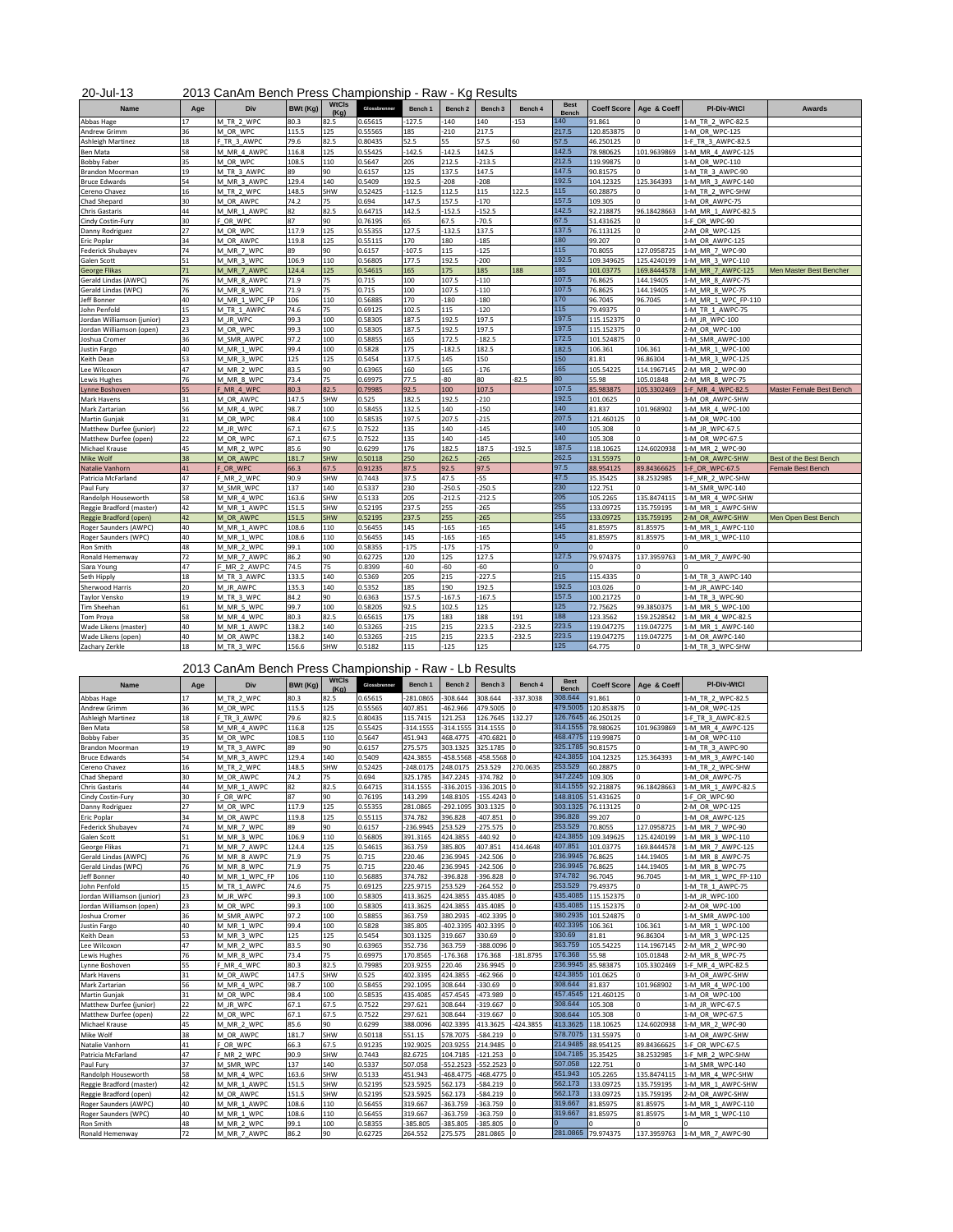| Sara Young             |    | MR 2 AWPC   | 74.5  |            | 0.8399  | $-132.276$ |                  | $-132.276$ $-132.276$ 0   |             |                  |                    |             |                   |
|------------------------|----|-------------|-------|------------|---------|------------|------------------|---------------------------|-------------|------------------|--------------------|-------------|-------------------|
| Seth Hipply            | 18 | M TR 3 AWPC | 133.5 | 140        | 0.5369  | 451.943    | 473.989          | $-501.5465$ 0             |             | 473.989          | 115,4335           |             | 1-M TR 3 AWPC-140 |
| <b>Sherwood Harris</b> | 20 | M JR AWPC   | 135.3 | 140        | 0.5352  | 407.851    | 418.874          | 424.3855 0                |             | 424.3855 103.026 |                    |             | 1-M JR AWPC-140   |
| <b>Taylor Vensko</b>   |    | M TR 3 WPC  | 84.2  | - 190      | 0.6363  | 347.2245   |                  | $-369.2705$ $-369.2705$ 0 |             |                  | 347.2245 100.21725 |             | 1-M TR 3 WPC-90   |
| Tim Sheehan            |    | M MR 5 WPC  | 99.7  | 100        | 0.58205 | 203.9255   | 225.9715 275.575 |                           |             | 275,575          | 72.75625           | 99.3850375  | 1-M MR 5 WPC-100  |
| Tom Proya              | 58 | M MR 4 WPC  | 80.3  | 82.5       | 0.65615 | 385,805    | 403.4418         | 414.4648                  | 421.0786    |                  | 414.4648 123.3562  | 159.2528542 | 1-M MR 4 WPC-82.5 |
| Wade Likens (master)   |    | M MR 1 AWPC | 138.2 | 140        | 0.53265 | $-473.989$ | 473.989          | 492,7281                  | $-512.5695$ | 492.7281         | 119.047275         | 119.047275  | 1-M MR 1 AWPC-140 |
| Wade Likens (open)     |    | M OR AWPC   | 138.2 | 140        | 0.53265 | $-473.989$ | 473.989          | 492,7281                  | $-512.5695$ | 492.7281         | 119.047275         | 119.047275  | 1-M OR AWPC-140   |
| Zachary Zerkle         |    | M TR 3 WPC  | 156.6 | <b>SHW</b> | 0.5182  | 253.529    | $-275.575$       | 275.575                   |             | 275,575          | 64,775             |             | 1-M TR 3 WPC-SHW  |